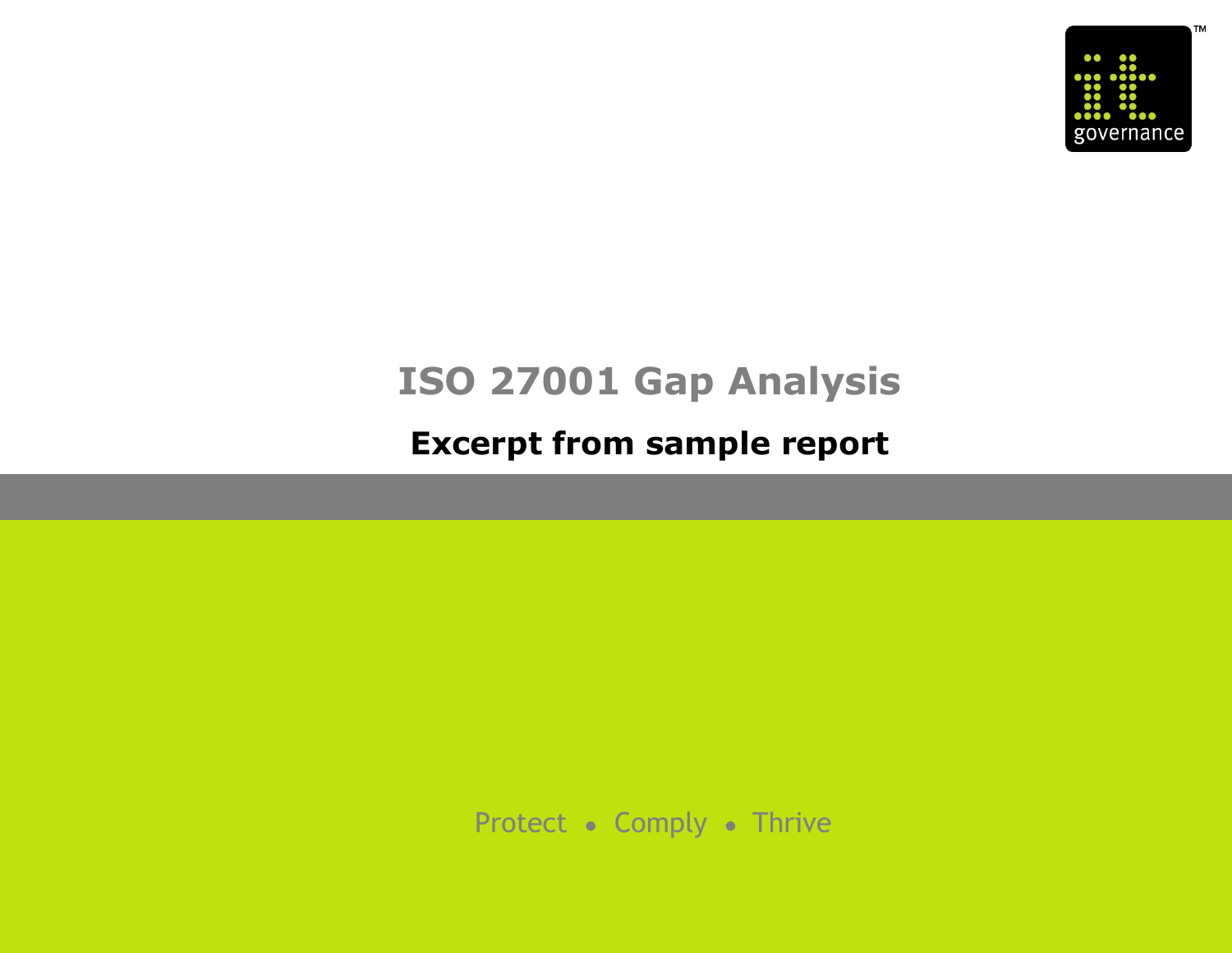

#### **Please note:**

The below excerpts do not represent the entire report, and only provide a small sample of the information provided in the full report.

#### **3.0 Executive summary**

This assessment is based upon the scope of the organization operating from offices at a single physical location. The scope is further defined in section 4.

The organization is already certified against ISO 9001:2008 and ISO 14001:2004, and has previously implemented and certified against ISO 27001:2005.

Some aspects of the ISO 9001-based quality management system could be integrated with an information security management system (ISMS) based upon ISO 27001:2013.

In addition, some of the procedures and controls previously implemented for conformance with ISO 27001:2005 could be used with limited work to bring the related processes in line with the Standard's requirements.

#### **However, there are some fundamental processes that will require more work as follows:**

- **Context of the organization** (ISO 27001 clause 4.0): Even though the context and scope of the ISMS are well understood and clear to the entire business, this needs to be documented in line with clauses 4.1 and 4.2, which require the organization to determine external and internal issues that are relevant to its purpose and to understand the needs and expectations of interested parties.
- The organization is implementing a system to provide document control and review notifications and reports in order to help drive continual improvement. It would satisfy clause 4.4 of ISO 27001, which requires the organization to **establish, implement, maintain and continually improve an ISMS.**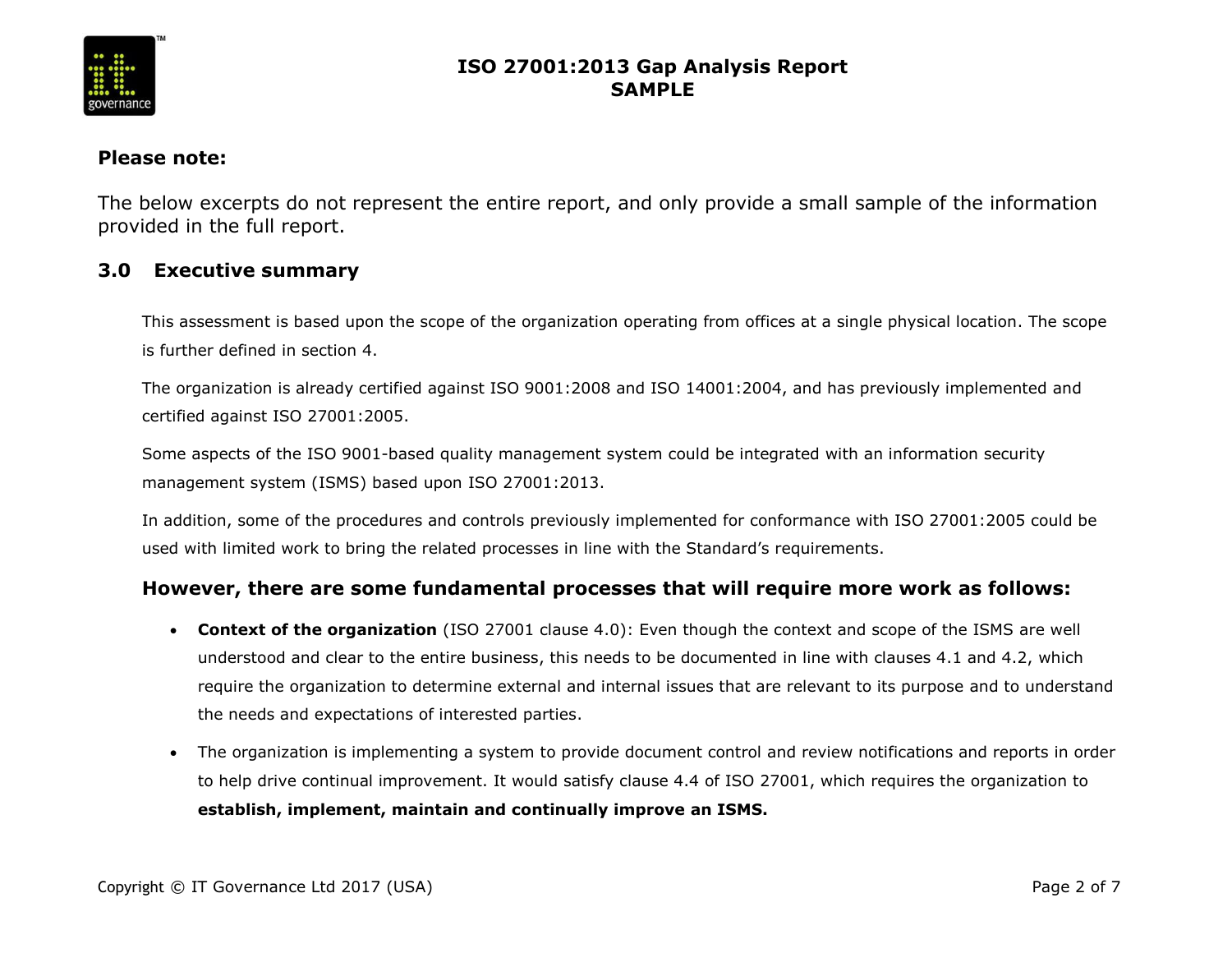

- **Asset management** (ISO 27001, Annex A, control reference A8): a priority for the organization is to identify what information assets it has and to include ownership and classification. An information classification policy exists, which should be reviewed in conjunction with handling of assets, implemented and communicated to meet the controls required in A8.2.
- Actions to address risks and opportunities (ISO 27001, clause 6.1): the organization will need to define a **risk assessment process.**

The following tables indicate the numbers of ISMS processes and information security controls that will require different levels of effort:

#### **Management system:**

| <b>Description</b>    | <b>Color code</b> | No of<br>findings | <b>Possible</b><br>barriers to<br>certification | Management system |
|-----------------------|-------------------|-------------------|-------------------------------------------------|-------------------|
| Minimal effort        | Green             | 4                 | 0                                               |                   |
| Some effort           | Amber             | 14                | 12                                              |                   |
| Significant<br>effort | <b>Red</b>        | 6                 | 6                                               |                   |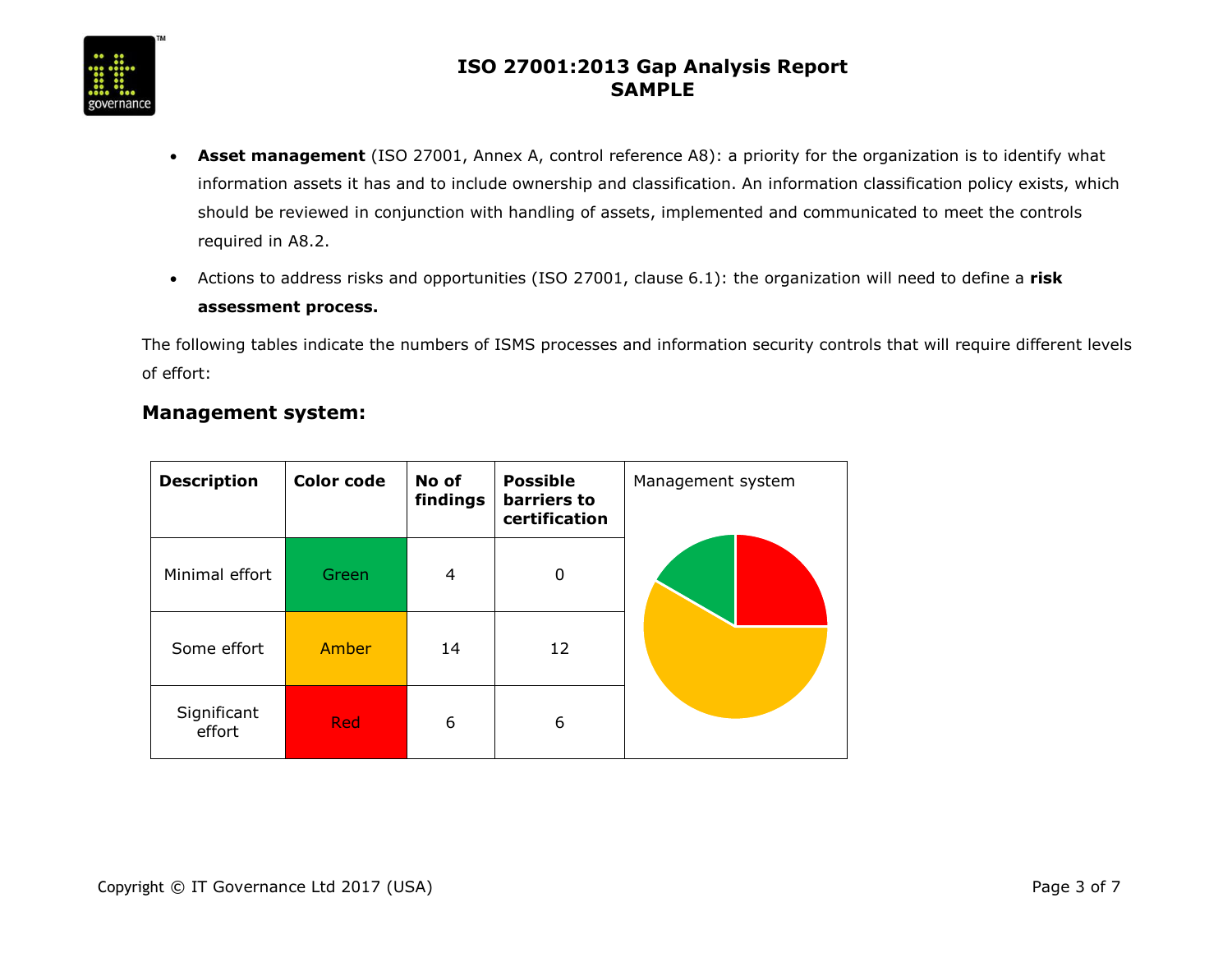

#### **Information security controls (ISO 27001 Annex A):**

| <b>Description</b>    | <b>Color code</b> | No of<br>findings | <b>Possible</b><br>barriers to<br>certification | Annex A controls |
|-----------------------|-------------------|-------------------|-------------------------------------------------|------------------|
| Minimal effort        | Green             | 65                | 0                                               |                  |
| Some effort           | Amber             | 40                | 10                                              |                  |
| Significant<br>effort | <b>Red</b>        | 9                 | 9                                               |                  |

None of these shortfalls are insurmountable, but addressing them will require management commitment to establish, implement, maintain and improve a comprehensive ISMS.

**(Excerpt continues on next page)**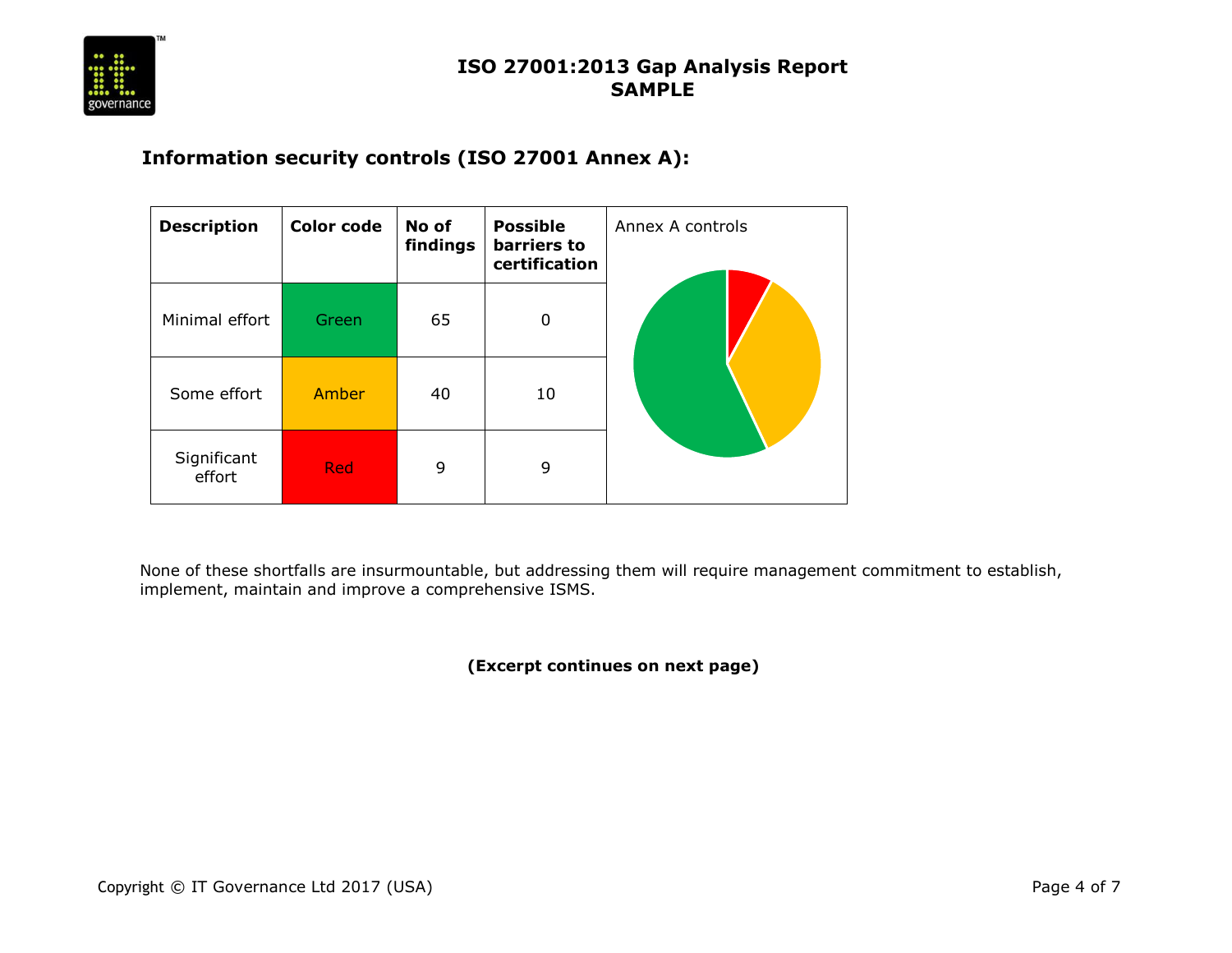

#### **7.0 Appendix A: Management system requirements – findings**

#### **Status key:**

- **Green:** Areas where minimal effort will be required to achieve compliance.
- **Amber:** Areas where some effort will be required to achieve compliance.
	- **Red:** Areas that currently fall significantly short of the requirements of the Standard and where significant effort is required to achieve compliance.

| <b>Clause</b>                                                                    | What's already in place/working<br>well                                                                                                                                | <b>Areas requiring</b><br>improvement                 | Status/level<br>of work<br>required | <b>Possible</b><br>barrier to<br>certification? |
|----------------------------------------------------------------------------------|------------------------------------------------------------------------------------------------------------------------------------------------------------------------|-------------------------------------------------------|-------------------------------------|-------------------------------------------------|
| 4.1 Understanding the<br>organization and its<br>context                         | The organization can demonstrate its<br>clear understanding of the organizational<br>context and has determined the external<br>and internal issues that are relevant. | Draft document in<br>progress.                        |                                     | <b>Yes</b>                                      |
| 4.2 Understanding the<br>needs and<br>expectations of<br>interested parties      | The organization needs to identify<br>interested parties.                                                                                                              | Needs to be documented.                               |                                     | Yes                                             |
| 4.3 Determining the<br>scope of the<br>information security<br>management system | Discussed in recent management review.<br>The scope is defined and already<br>understood.                                                                              | Needs to be documented.                               |                                     | Yes                                             |
| <b>4.4 Information</b><br>security management<br>system                          | There are a number of documented<br>policies in place but more effort may be<br>required for documentation of processes<br>and procedures.                             | Need to bring all required<br>documentation together. |                                     | <b>Yes</b>                                      |
| 5 Leadership                                                                     |                                                                                                                                                                        |                                                       |                                     |                                                 |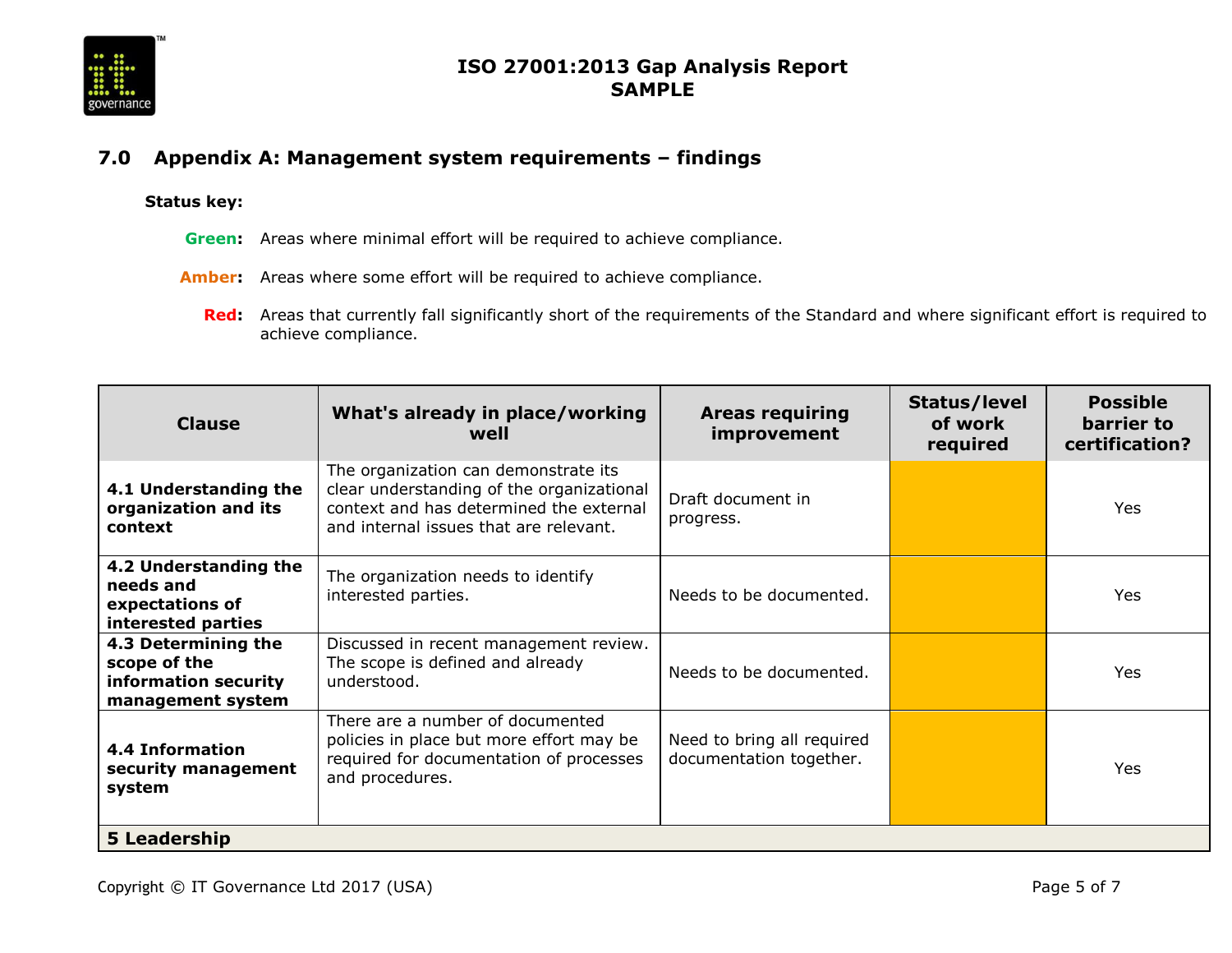

| 5.1 Leadership and<br>commitment                                                 | ISO 9001 management review is in<br>place. Strong leadership commitment<br>has been demonstrated and the<br>importance of information security is<br>regularly communicated to all staff. |                                                                                                                                                          |     |
|----------------------------------------------------------------------------------|-------------------------------------------------------------------------------------------------------------------------------------------------------------------------------------------|----------------------------------------------------------------------------------------------------------------------------------------------------------|-----|
| 5.2 Policy                                                                       | An information security policy exists with<br>other policies.                                                                                                                             | Review and update policy.                                                                                                                                | Yes |
| 5.3 Organizational<br>roles, responsibilities<br>and authorities                 | A few roles identified; need to document<br>all roles and list responsibilities and<br>competences required.                                                                              | Needs to be documented.                                                                                                                                  | Yes |
| <b>6 Planning</b>                                                                |                                                                                                                                                                                           |                                                                                                                                                          |     |
| 6.1.1 General                                                                    | Partially exists: context and objectives<br>for the ISMS need to be fully defined.                                                                                                        | Needs to be documented.                                                                                                                                  | Yes |
| 6.1.2 Information<br>security risk<br>assessment                                 | Not in place; plan to implement a risk<br>assessment process.                                                                                                                             | Risk assessment<br>methodology identified in<br>the management review<br>meeting needs to be<br>documented and risk<br>assessment carried out.           | Yes |
| 6.1.3 Information<br>security risk treatment                                     | Not in place; plan to implement a risk<br>assessment process.                                                                                                                             | Risk treatment to be<br>carried out following risk<br>assessment.                                                                                        | Yes |
| <b>6.2 Information</b><br>security objectives and<br>planning to achieve<br>them | Need to define objectives.                                                                                                                                                                | Need to define<br>measurements and<br>measurement structure.<br>Describe the relationship<br>between the<br>measurements and overall<br>ISMS objectives. | Yes |